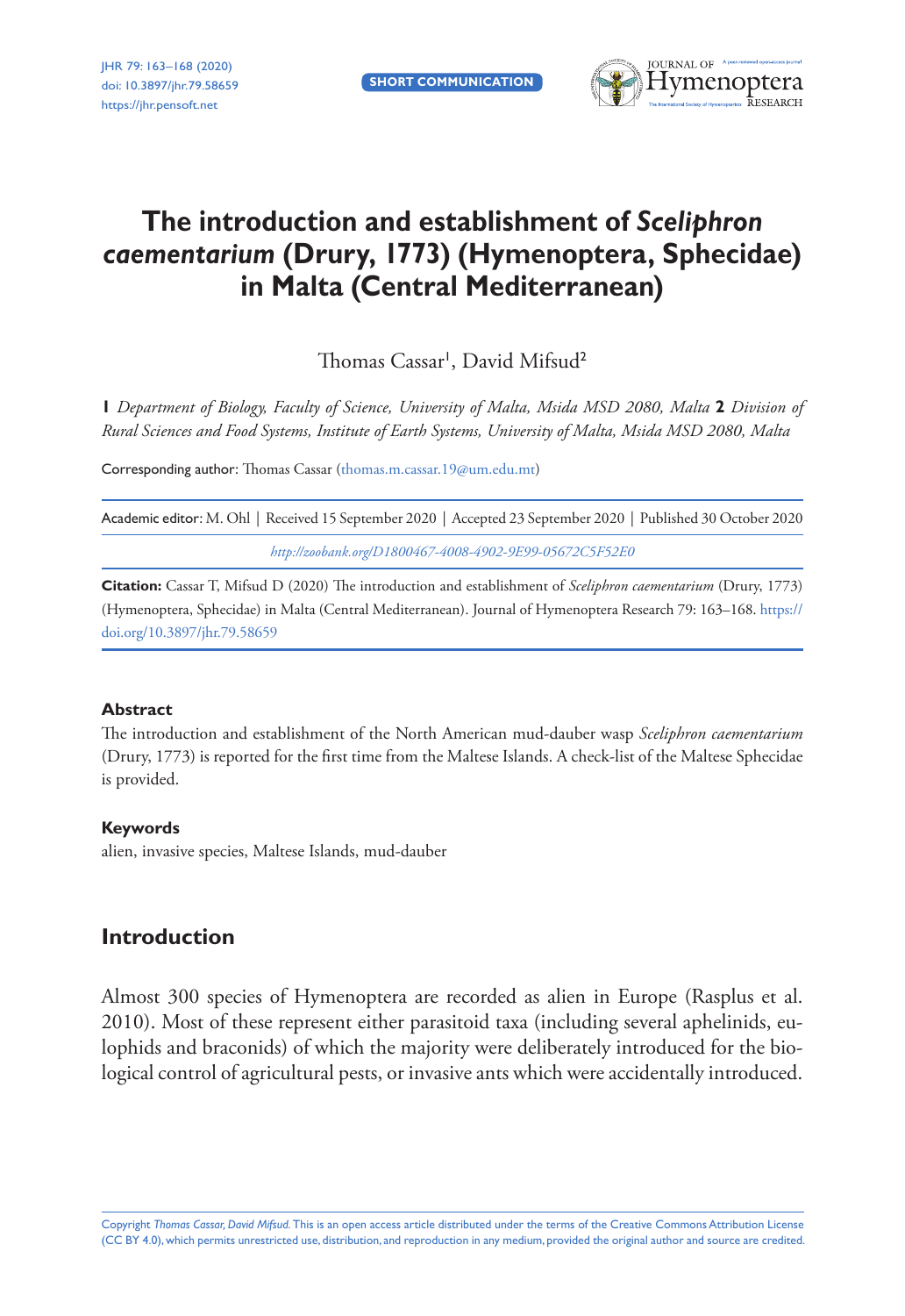| <b>Species</b>                            | <b>Notes</b>                                        |
|-------------------------------------------|-----------------------------------------------------|
| Ammophilinae André, 1886                  |                                                     |
| Ammophila heydeni Dahlbom, 1845           | Cilia (1975), Schembri (1991)                       |
| Podalonia hirsuta (Scopoli, 1763)         | Valletta (1971, 1979), Schembri (1991)              |
| Podalonia tydei (Le Guillou, 1841)        | Schembri (1991)                                     |
| Sceliphrinae Ashmead, 1899                |                                                     |
| Sceliphron destillatorium (Illiger, 1807) | Valletta (1971), Schembri (1991)                    |
| Sceliphron spirifex (Linnaeus, 1758)      | Alfken (1929), Erlandsson (1974), Schembri (1991)   |
| Sceliphron caementarium (Drury, 1773)     | Present work                                        |
| Sphecinae Latreille, 1802                 |                                                     |
| Prionyx subfuscatus (Dahlbom, 1845)       | Valletta (1979), Schembri (1991)                    |
| Prionyx viduatus (Christ, 1791)           | Valletta (1979), Schembri (1991)                    |
| Prionyx lividocinctus (A. Costa, 1858)    | Schembri (1991)                                     |
| Prionyx kirbii (Vander Linden, 1827)      | Valletta (1979)                                     |
| Sphex flavipennis Fabricius, 1793         | Erlandsson (1974), Valletta (1979), Schembri (1991) |
| Sphex funerarius Gussakovskij, 1934       | Valletta (1971), Erlandsson (1974)                  |
| Sphex pruinosus Germar, 1817              | Erlandsson (1974), Schembri (1991)                  |

**Table 1.** Check-list of Sphecidae recorded from the Maltese Islands.

Six species of the family Sphecidae are present as aliens in Europe, three of which belong to genus *Sceliphron* Klug, 1801 (Schmid-Egger and Herb 2018). This genus currently contains 35 species globally, only four of which are native to Europe and the Mediterranean (Schmid-Egger 2005; Pulawski 2020). Species of *Sceliphron* are readily identified by their thin and elongated petiole, generally dark body colour – either black or reddish – contrasted against by various yellow maculations, and propodeal enclosure: the propodeal dorsum is delimited by a distinct groove; a generic description is available in Bohart and Menke (1976). The nests of *Sceliphron* are constructed out of mud, collected and carried by females in the form of globules from the collection site; the nest is multilocular and attached to various surfaces (often the walls of buildings) and is provisioned with spiders (Arachnida: Araneae) on which larvae feed (Bohart and Menke 1976).

Only two species of *Sceliphron* were recorded from the Maltese Islands in the past: *Sceliphron spirifex* (Linnaeus, 1758) originally recorded by Alfken (1929) and *Sceliphron destillatorium* (Illiger, 1807) originally recorded by Valletta (1971).

In the present work we provide evidence for the introduction and subsequent establishment of the North American mud-dauber wasp *Sceliphron caementarium* (Drury, 1773) in Malta, bringing the total number of Sphecidae from the Maltese Islands to thirteen (Table 1).

#### **Methods**

The material examined consists of four specimens reared from a mud nest collected in Malta. Identification was carried out using the work of Schmid-Egger (2005). A photograph of this species taken in Malta was also taken into account for the following reasons; (i) all characters to identify it to species level were available and (ii) all collection data were available.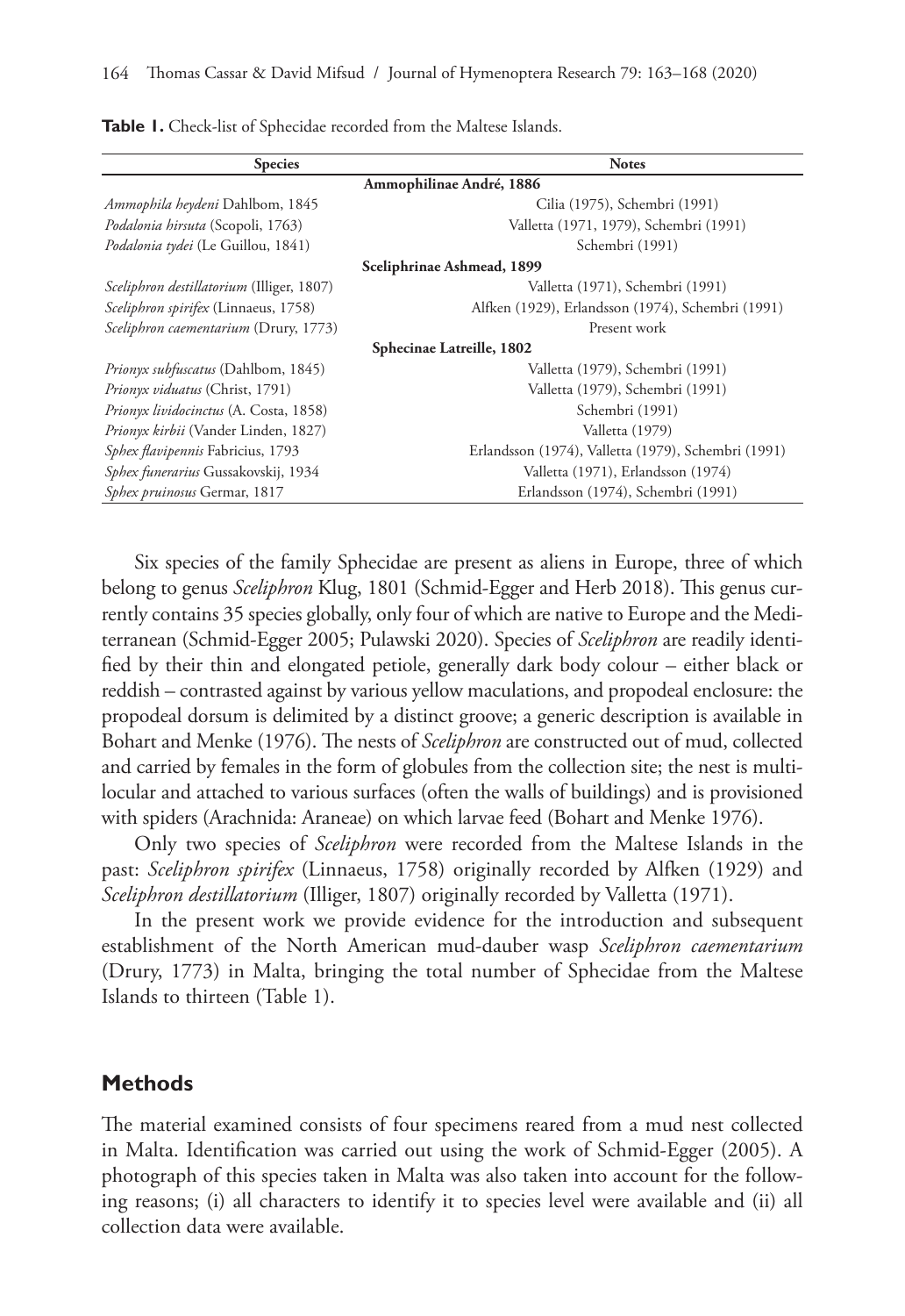

**Figure 1.** Female *Sceliphron caementarium* collecting mud in Ħ'Attard, Malta.

# **Results**

## *Sceliphron caementarium* **(Drury, 1773)**

**Material examined. MALTA** • 2  $\partial \partial \partial$  & 2  $\partial \partial \partial$  ex. mud nest collected from a building wall; Ħal Tarxien; Dec. 2019, emerged Jun. 2020; D. Mifsud leg. **•** 1♀ photographed collecting mud; Ħ'Attard; 31 Aug. 2018; V. Falzon leg. (Fig. 1).

Both the photographed and examined specimens conform well to the diagnosis of *S. caementarium* provided by Schmid-Egger (2005). The overall colour is black; the scutellum, post-scutellum, tegulae and mesopleura are marked with yellow; the antennal scapes are yellow; the propodeum is marked with a yellow spot just before the petiole; tergite 1 is marked with dark yellow; the legs are marked with yellow and black; the petiole is straight and completely black; the wings are brown, becoming more infuscate in the distal half; and the hind coxa bulges in a rounded manner.

# **Discussion**

With a native distribution ranging over much of North America, *Sceliphron caementarium* can be recognised as a Nearctic species in origin. It started spreading outside its native range to various isolated islands in the Pacific, and Madeira in the Atlantic; then Australia, Asia (Japan) and Europe, and the species has also been inter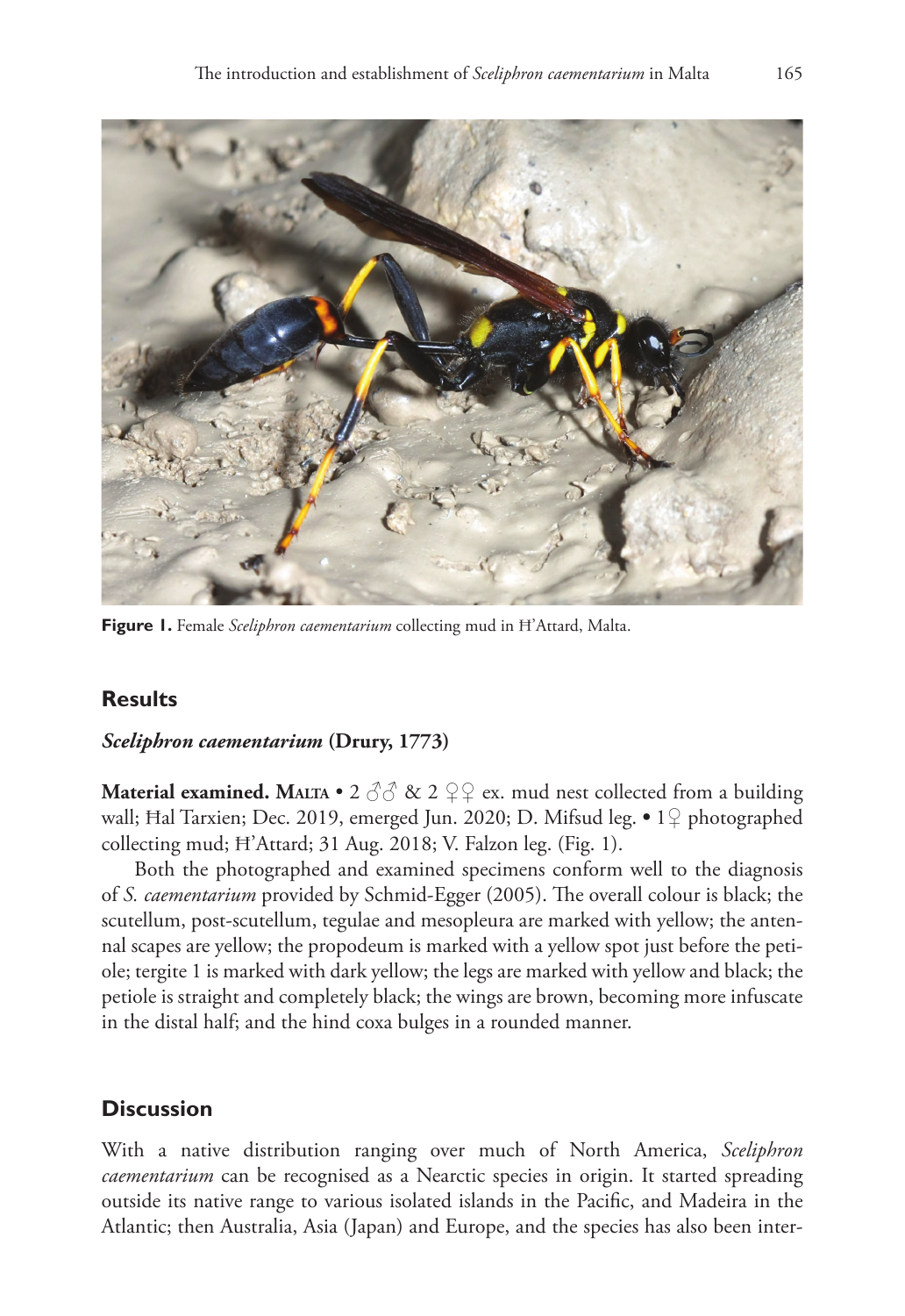cepted in New Zealand (Harris 1992). In the Atlantic it was also recorded from the Canary Islands (Erlandsson 1977). In Europe, *S. caementarium* was first recorded in the Czech Republic in 1942 (Bogusch and Macek 2005) and never recorded again in that region; three years later it was also recorded in France (Berland 1946) however this record represented another isolated introduction as it was not recorded from France for another thirty years (Leclercq 1975). The North American species did not become truly established in Europe until the later years of the 1970s – for example, in the Iberian Peninsula (Leclercq 1975); since then it established itself in various other regions such as Austria (Gusenleitner 2002) and Italy (Pagliano 1992) among others; more recently it has been recorded from Bulgaria (Gradinarov 2017), Belgium (Ravoet et al. 2017) and the Balearic Islands (Díaz-Calafat 2020). Thus it can be said that this North American species did not establish itself in Europe until the later years of the 1970s, and reached the Mediterranean basin soon thereafter.

The discovery of *Sceliphron caementarium* in Malta comes as no surprise; it has recently established itself in the nearby island of Sicily, and mud-dauber wasps of this genus are well-known for their dispersal ability, arriving in new regions via nests attached to marine vessels and transportation vehicles (Turrisi and Altadonna 2017). The possible effect of *S. caementarium* on the native *Sceliphron* species in the Maltese Islands, namely *S. spirifex* and *S. destillatorium*, remains to be seen. In the French region of Provence, Piek (1986) showed that the alien *S. caementarium* had probably surpassed the native *S. spirifex* in number, possibly outcompeting it. Campadelli et al. (1999) noted that, in the Italian region of Emilia-Romagna, far more nests of the introduced *S. caementarium* were collected than native *S. destillatorium*. The similar biology of *S. caementarium* to other *Sceliphron* and its polyphagy may represent a competitive threat for native *Sceliphron* in Malta, especially in the insular environment of such a small archipelago. However, the effect of this introduced species can only be determined with certainty by monitoring its presence in the islands and longterm data collection.

### **Conclusion**

The above cited material provides the first documentation of the introduction and establishment of the North American mud-dauber wasp, *Sceliphron caementarium* in the Maltese Islands. This record extends the distribution range of this species in southernmost Europe.

### **Acknowledgements**

The authors would like to thank Mr Victor Falzon (Malta) for allowing the use of his photograph. The authors are also grateful to Dr Andrew Polaszek (The Natural History Museum, London, UK) for reviewing the present work. The authors have no funding to report. The authors have declared that no competing interests exist.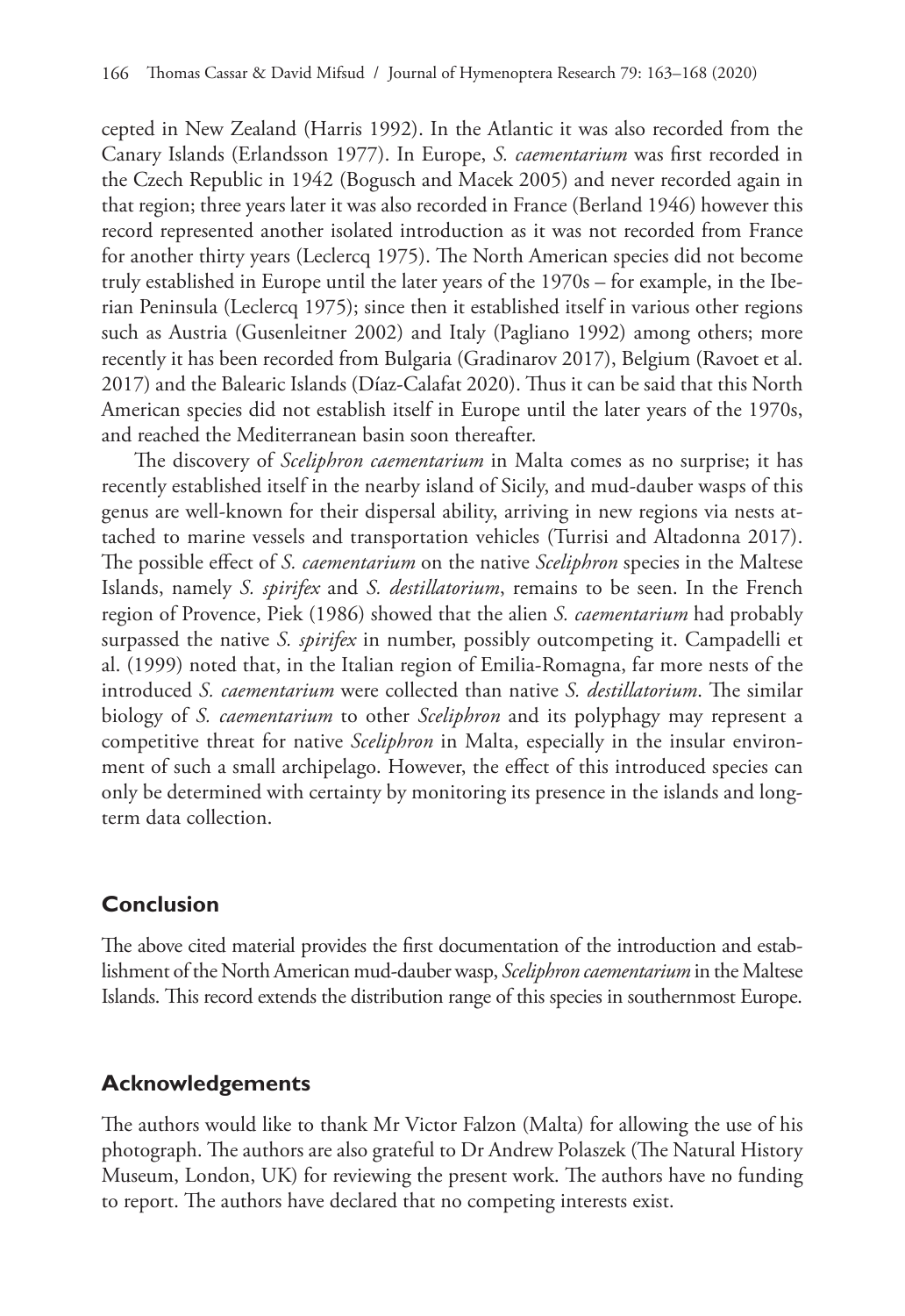## **References**

- Alfken JD (1929) Ueber eine Hymenopteren-Ausbeute von Malta. Mitteilungen aus dem entomologischen Verein Bremen. 15.–17. Bericht für die Jahre 1927–1929: 9–11.
- Berland L (1946) Capture énigmatique d'une guêpe américaine à Versailles. L'Entomologiste 2: 227–228.
- Bohart RM, Menke AS (1976) Sphecid wasps of the world. A generic revision. University of California Press, Berkeley, Los Angeles, London, [1 color plate, IX +] 695 pp.
- Campadelli G, Pagliano G, Scaramozzino PL, Strumia F (1999) Parassitoidi e inquilini di *Sceliphron caementarium* (Drury, 1773) (Hymenoptera: Sphecidae) in Romagna. Bollettino del Museo Regionale di Scienze Naturali di Torino 16: 225–240.
- Cilia J (1975) Insect visitors to the seaside squill (*Urginea maritima* (L.) Baker). The Maltese Naturalist 2(2): 37–38.
- Díaz-Calafat J (2020) Primer registro de *Sceliphron caementarium* (Drury, 1773) (Hymenoptera: Sphecidae) en las Islas Baleares, con una clave de identificación para las especies del archipiélago del género *Sceliphron* Klug, 1801. Ecosistemas 29(1): e1939. [https://doi.](https://doi.org/10.7818/ECOS.1939) [org/10.7818/ECOS.1939](https://doi.org/10.7818/ECOS.1939)
- Erlandsson S (1974) Hymenoptera Aculeata from the European parts of the Mediterranean Countries. Eos, Madrid 48: 11–93.
- Erlandsson S (1977) Notes of aculeate Hymenoptera from the Macaronesian Islands. Vieraea: Folia scientarum biologicarum canariensium 7: 201–206.
- Gradinarov D (2017) First records of the American wasps *Sceliphron caementarium* (Drury, 1770) and *Isodontia mexicana* (de Saussure, 1867) (Hymenoptera: Sphecidae) from Bulgaria. ZooNotes 118: 1–4.
- Gusenleitner J (2002) Hymenopterologische Notizenaus Österreich 15 (Insecta: Hymenoptera aculeata). Linzer Biologische Beiträge 34(2): 1123–1126.
- Harris AC (1992) Wasps of the genus *Sceliphron* (Hymenoptera: Sphecidae) intercepted in New Zealand. New Zealand Entomologist 15(1): 39–42. [https://doi.org/10.1080/00779962.1](https://doi.org/10.1080/00779962.1992.9722627) [992.9722627](https://doi.org/10.1080/00779962.1992.9722627)
- Leclercq J (1975) *Sceliphron caementarium* (DRURY) s'établit en Europe (Hymenoptera Sphecidae). Bulletin des Recherches Agronomiques de Gembloux (Nouvelle Serie) 10: 371.
- Pagliano G (1992) *Scheliphron caemetarium* (Drury, 1773) (Hymenoptera Sphecidae) specie nuova della penisola italiana. Hy-Men 3: 5.
- Piek T (1986) *Sceliphron caementarium* (Drury) supersedes *S. spirifex* Linnaeus in the Provence, France (Hymenoptera, Sphecidae). Entomologische Berichten 46: 77–79.
- Pulawski WJ (2020) Catalog of Sphecidae *sensu lato* (= Apoidea excluding Apidae). California Academy of Sciences, San Francisco. [https://www.calacademy.org/scientists/projects/](https://www.calacademy.org/scientists/projects/catalog-of-sphecidae) [catalog-of-sphecidae](https://www.calacademy.org/scientists/projects/catalog-of-sphecidae) [accessed July 7, 2020]
- Rasplus J-Y, Villemant C, Rosa Paiva M, Delvare G, Roques A (2010) Hymenoptera. Chapter 12*.* BioRisk 4: 669–776.<https://doi.org/10.3897/biorisk.4.55>
- Ravoet J, Barbier Y, Klein W (2017) First observation of another invasive mud dauber wasp in Belgium: *Sceliphron caementarium* (Drury, 1773) (Hymenoptera: Sphecidae). Bulletin de la Société royale belge d'Entomologie 153: 40–42.